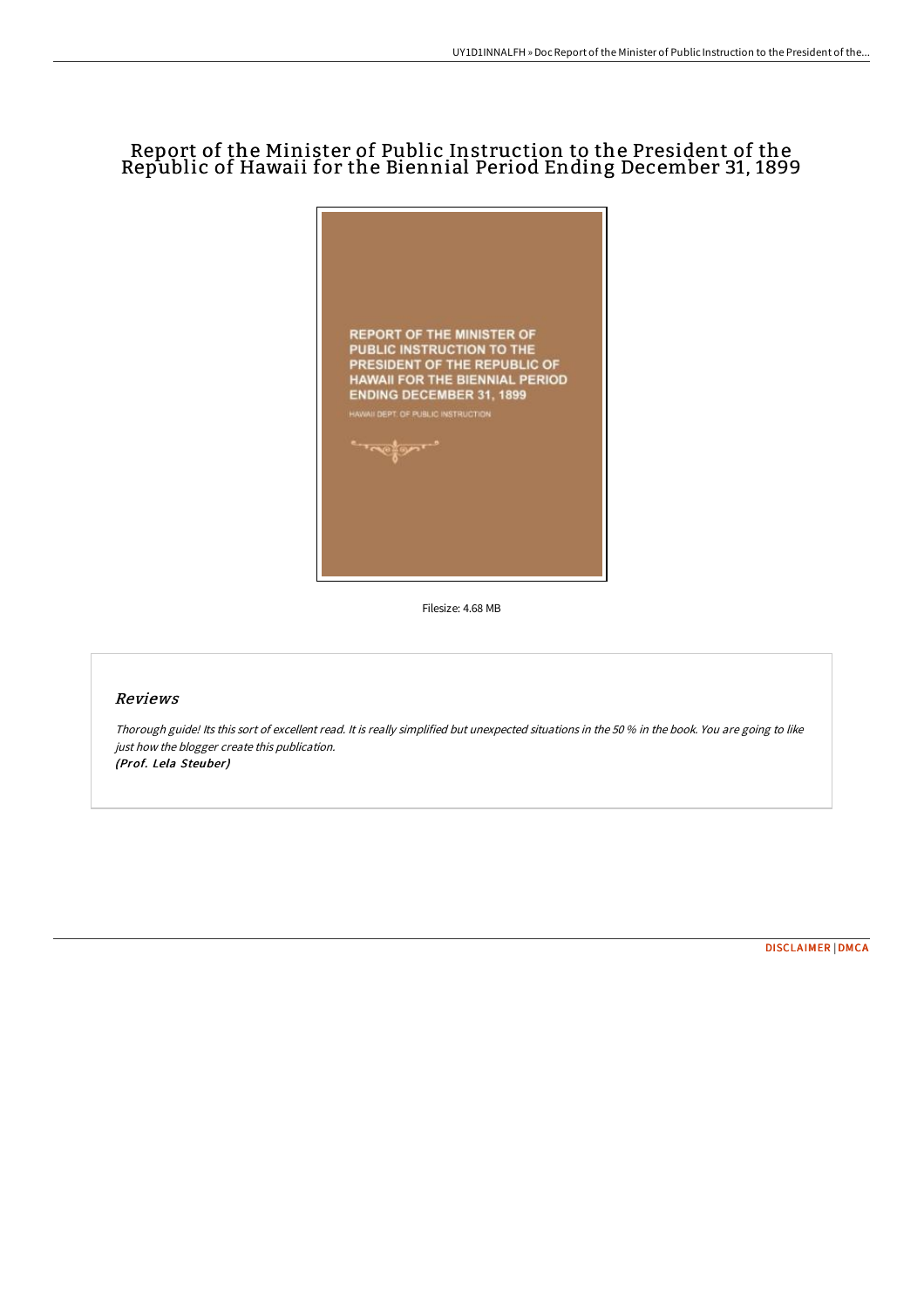## REPORT OF THE MINISTER OF PUBLIC INSTRUCTION TO THE PRESIDENT OF THE REPUBLIC OF HAWAII FOR THE BIENNIAL PERIOD ENDING DECEMBER 31, 1899



To download Report of the Minister of Public Instruction to the President of the Republic of Hawaii for the Biennial Period Ending December 31, 1899 PDF, remember to refer to the web link below and save the document or get access to additional information which might be highly relevant to REPORT OF THE MINISTER OF PUBLIC INSTRUCTION TO THE PRESIDENT OF THE REPUBLIC OF HAWAII FOR THE BIENNIAL PERIOD ENDING DECEMBER 31, 1899 book.

Rarebooksclub.com, United States, 2012. Paperback. Book Condition: New. 246 x 189 mm. Language: English . Brand New Book \*\*\*\*\* Print on Demand \*\*\*\*\*.This historic book may have numerous typos and missing text. Purchasers can download a free scanned copy of the original book (without typos) from the publisher. Not indexed. Not illustrated. 1900 Excerpt: .an argument against English in our schools any more than against reading. But it is stating a fact. When I entered upon my duties I found the schools weak on the side of thought work, though very good in formal work. I am not saying why this was the case or that it was not necessarily so. But again I am simply stating a fact. While our standard of literacy has long been high, and a proper occasion for pride on our part, our standard of real education was and is low. The first year of my work was devoted to general preparations for a forward step on the part of the whole teaching force. The assistance rendered in this matter by Dr. Dressier and others in the Summer School of 1896 is incalculable. In the middle of the next year a new course of study for the elementary schools was prepared. At that time this course of study represented little more than aspirations along the line of thought work in the schools. But the Summer School of 1897 gave me an opportunity to address the teachers and confer with them on this course of study thirty times. Thus it was possible for me to make my aspirationst tolerably well known and understood. Dr. Brown rendered the cause of education in Hawaii a service at this time, especially by fostering local leadership in educational thought and work. The following September this course of study went into...

h Read Report of the Minister of Public [Instruction](http://techno-pub.tech/report-of-the-minister-of-public-instruction-to-.html) to the President of the Republic of Hawaii for the Biennial Period Ending December 31, 1899 Online

Download PDF Report of the Minister of Public [Instruction](http://techno-pub.tech/report-of-the-minister-of-public-instruction-to-.html) to the President of the Republic of Hawaii for the Biennial Period Ending December 31, 1899